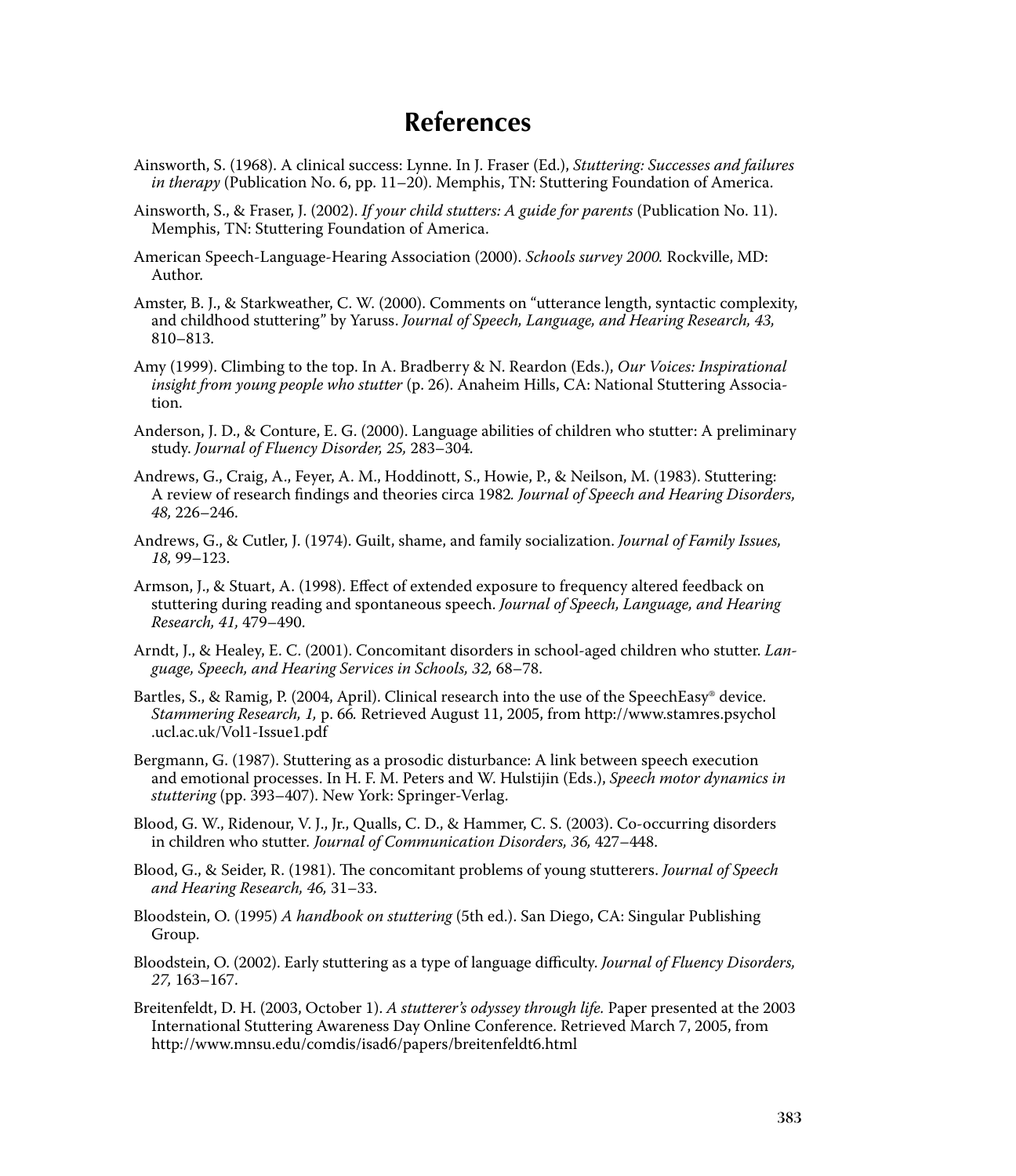- Breitenfeldt, D. H., & Lorenz, D. R. (2000). *Successful stuttering management program (SSMP) for adolescent and adult stutterers* (2nd ed.). Cheney: Eastern Washington University.
- Brisk, D. J., Healey, E. C., & Hux, K. A. (1997). Clinician's training and confidence associated with treating school-age children who stutter: A national survey. *Language, Speech, & Hearing Services in Schools, 28,* 164–175.
- Bryngelson, B., Chapman, M. E., & Hanson, O. K. (1950). *Know yourself: A workbook for those who stutter.* Minneapolis, MN: Bruges Publishing.
- Cable, R. M., Colcord, R. D., & Petrosino, L. (2002). Self-reported anxiety of adults who do and do not stutter. *Perceptual and Motor Skill, 94,* 775–784.
- Caggiano, L. (1998, October 1). *Adolescents who stutter: The urgent need for support groups (a parent's perspective).* Paper presented at the 1998 International Stuttering Awareness Day Online Conference. Retrieved March 7, 2005, from http://www.mnsu.edu/dept/comdis/isad/ papers/caggiano.html
- Caggiano, M. (1998). Stutter. In J. Westbrook & J. Ahlbach (Eds.), *Listen with your heart: Reflections on growing up with stuttering* (pp. 42–43). Pacifica, CA: FRIENDS.
- Caggiano, L., Kapstein, E., & Reitzes, P. (2003, September 23). *Overview of stuttering, treatment, and the stuttering self-help community.* Presentation at the New York Academy of Traumatic Brain Injury's Seminar on Speech and Language Disorders: Biological Basis and Clinical Manifestations, New York, NY.
- Campbell J. H. (2003). Therapy for elementary school-age children who stutter. In H. H. Gregory, J. H. Campbell, D. G. Hill, & C. B. Gregory (Eds.), *Stuttering therapy: Rationale and procedures* (pp. 217–262). Needham Heights, MA: Allyn & Bacon.
- Carabetta, M. (1999). Living as a broken record. In A. Bradberry & N. Reardon (Eds.), *Our Voices: Inspirational insight from young people who stutter* (pp. 55–56). Anaheim Hills, CA: National Stuttering Association.
- Carlisle, J. A. (1985). *Tangled tongue: Living with a stutter.* Canada: University of Toronto Press.
- Caseman, L. F. (2001). No more constant dread. In K. O. St. Louis (Ed.), *Living with stuttering: Stories, basics, resources, and hope* (pp. 117–119). Morgantown, WV: Populore.
- Cepler, M. (2003). From that day forward. In J. Ahlbach & L. Caggiano (Eds.), *The best of reaching out* (pp. 3–4). Pacifica, CA: FRIENDS.
- Chmela, C. A., & Reardon, N. A. (1997). *The school-age child who stutters: Working effectively with attitudes and emotions.* Handout to be used in conjunction with video presentation. Memphis, TN: Stuttering Foundation of America.
- Chmela, C. A., & Reardon, N. A. (2001). *The school-age child who stutters: Working effectively with attitudes and emotions* (Publication No. 5). Memphis, TN: Stuttering Foundation of America.
- Christian. (2002, September–October). My name is Christian and I wish it wasn't. *Reaching Out.* (Available from FRIENDS, 1220 Rosita Rd., Pacifica, CA 94044-4223), p. 4.
- Cochran, C. (1998). Am I the only one? In J. Westbrook & J. Ahlbach (Eds.), *Listen with your heart: Reflections on growing up with stuttering* (pp. 33–34). Pacifica, CA: FRIENDS.
- Conture, E. G., (2001). *Stuttering: Its nature, diagnosis, and treatment* (2nd ed.). Needham Heights, MA: Allyn & Bacon.
- Conture, E. G. (2003). Why does my child stutter? In. E. G. Conture (Ed.), *Stuttering and your child: Questions and answers* (3rd ed., Publication No. 22, pp. 9–19). Memphis, TN: Stuttering Foundation of America.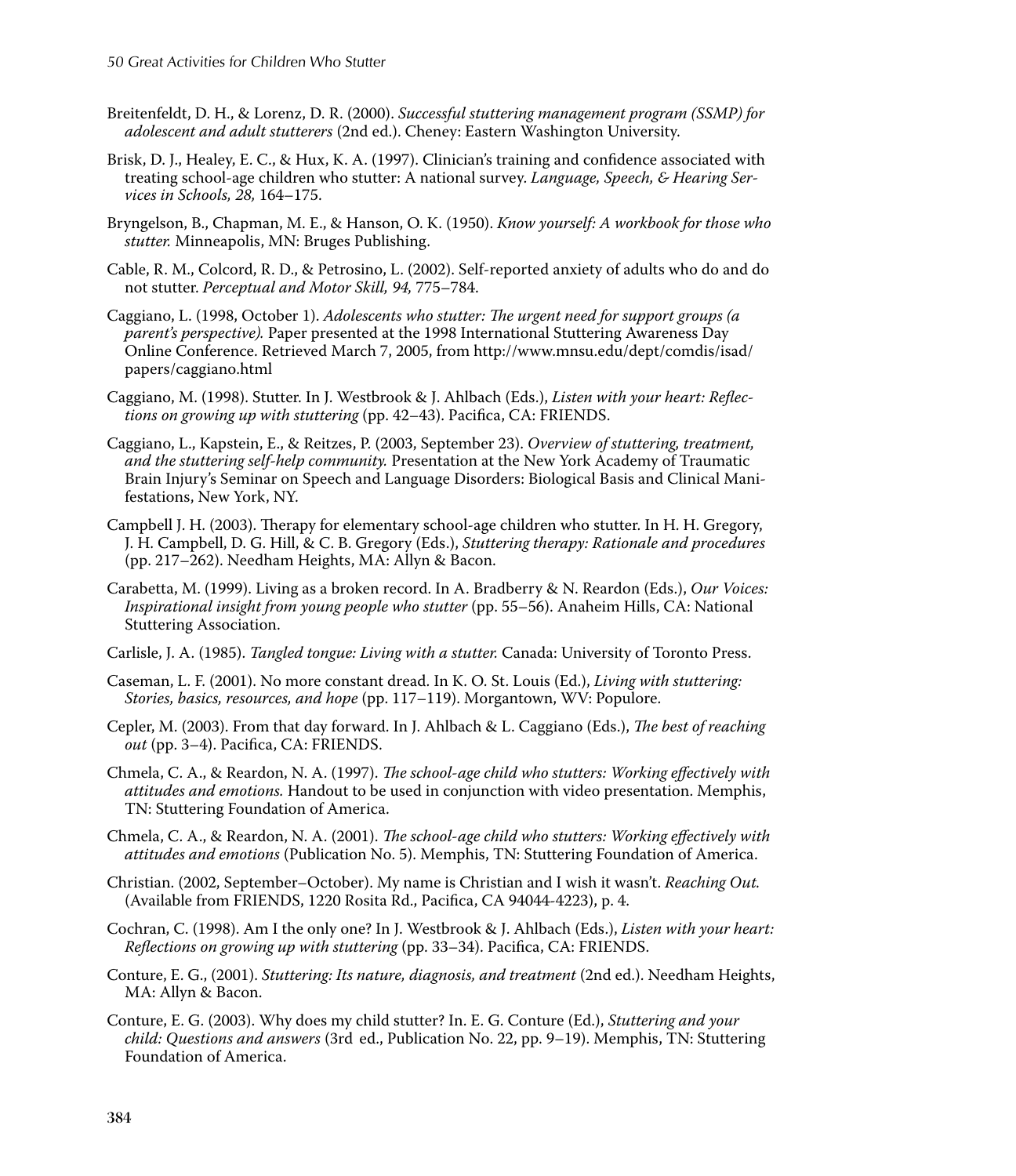- Conture, E. G., & Guitar, B. (1993). Evaluating efficacy of treatment of stuttering: School-age children. *Journal of Fluency Disorders, 18,* 253–287.
- Conture, E. G., Louko, L. J., & Edwards, M. L. (1993). Simultaneously treating stuttering and disordered phonology in children: Experimental treatment, preliminary findings. *American Journal of Speech Language Pathology, 2*(3), 72–81.
- Cooper, C. (2000, October 1). *School-based strategies for working with children who stutter: A positive team approach.* Paper presented at the 2000 International Stuttering Awareness Day Online Conference. Retrieved March 7, 2005, from http://www.mnsu.edu/dept/comdis/ISAD3/ papers/ccooper.html
- Cooper, E. B. (1979). Intervention procedures for the young stutterer. In Gregory, H. H. (Ed.), *Controversies about stuttering therapy* (pp. 63–96). Baltimore, MD: University Park Press.
- Cooper, E. B., & Cooper, C. S. (1985). *Cooper personalized fl uency control therapy–revised.* Allen, TX: DLM Teaching Resources.
- Craig, A. (1990). An investigation into the relationship between anxiety and stuttering. *Journal of Speech and Hearing Disorders, 55,* 290–294.
- Culatta, R., & Goldberg, S. A. (1995). *Stuttering therapy: An integrated approach to theory and practice.* Needham Heights, MA: Allyn & Bacon.
- Dartnell, T. (2003, October 1). *Passing as fluent*. Paper presented at the 2003 International Stuttering Awareness Day Online Conference. Retrieved September 7, 2005, http://www.mnsu.edu/ comdis/isad6/papers/dartnall6.html
- Davis, S., Howell, P., & Cooke, F., (2002). Sociodynamic relationships between children who stutter and their non-stuttering classmates. *Journal of Child Psychology and Psychiatry and Allied Disciplines, 43,* 939–947.
- Dell, C. W. (1993). Treating school-age stutterers. In R. F. Curlee. (Ed.), *Stuttering and related*  disorders of fluency (pp. 45–67). New York: Thieme.
- Dell, C. W. (2000). *Treating the school age stutterer: A guide for clinicians* (2nd ed., Publication No. 14). Memphis, TN: Stuttering Foundation of America.
- DeNil, L. F., & Bruten, G. J. (1991). Speech-associated attitudes of stuttering and non-stuttering children. *Journal of Speech and Hearing Research, 34,* 60–66.
- Donaher, J. (2001). Letting it out. [Handout]. In L. Caggiano, J. Donaher, J. Givens, & C. W. Starkweather, *New trends in stuttering therapy.* Presentation at the meeting of the New Jersey Speech-Language-Hearing Association, Atlantic City, NJ.
- Donaher, J. (2003a, November–December). Encouraging clients to take risks in therapy. In *Reaching Out.* (Available from FRIENDS, 1220 Rosita Rd., Pacifica, CA 94044-4223), p. 1, 6.
- Donaher, J. (Speaker). (2003b, November). In J. G. Donaher, L. S. Trautman, R. Shine, L. Caggiano, & B. Murphy, Effective therapy techniques for school-aged children who stutter. Panel discussion at the American Speech-Language-Hearing Association. Chicago, IL.
- Donohue, C. (2003, July 7). Feelings when stuttering in front of a group. Essay posted to the Stuttering Homepage. Retrieved May 28, 2005, from http://www.mnsu.edu/comdis/kuster/ PWSspeak/donohue.html
- Floyd, A. (1999). Jumping at the chance. In A. Bradberry & N. Reardon (Eds.), *Our Voices: Inspirational insight from young people who stutter* (pp. 128–131). Anaheim Hills, CA: National Stuttering Association.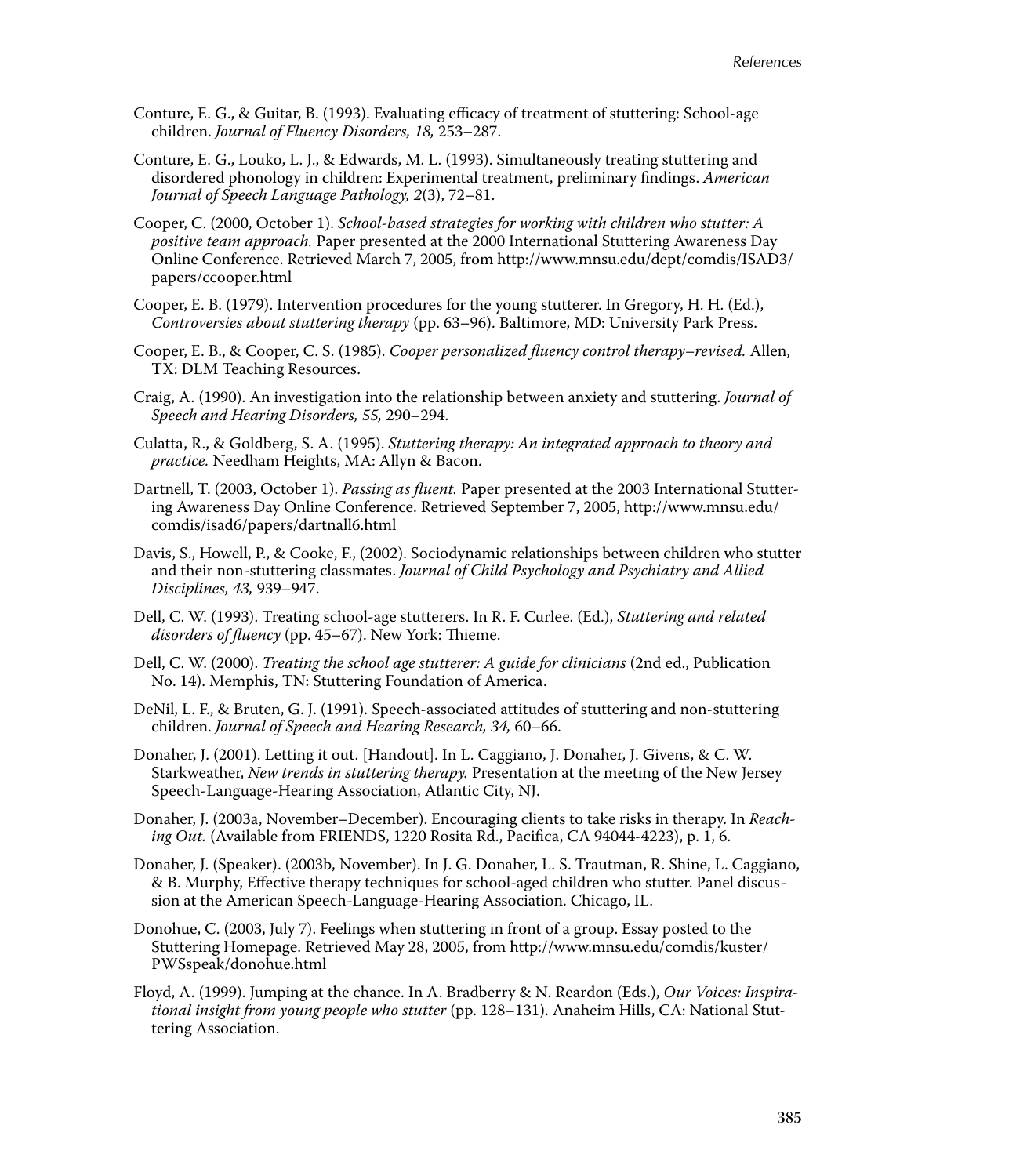- Fucci, D., Leach, E., Mckenzie, J., & Gonzales, M. D. (1998). Comparison of listener's judgments of simulated and authentic stuttering using magnitude estimation scaling. *Perceptual and Motor Skills, 87,* 1103–1106.
- Gaines, N. D., Runyan, C. M., & Meyers, S. C. (1991). A comparison of young stutterer's fluent versus stuttered utterances on measures of length of complexity. *Journal of Speech and Hearing Research, 34,* 37–42.
- Gottwald, S. R., & Starkweather, C. W. (1995). Fluency intervention for preschoolers and their families in public schools. *Language, Speech, and Hearing Services in Schools, 26, 117–126.*
- Gregory, H. H. (1986). *Stuttering: Differential evaluation and therapy*. Austin, TX: PRO-ED.
- Gregory, H. H. (1995). Analysis and commentary. *Language, Speech, and Hearing Services in Schools, 26* (2), 196–200.
- Gregory, H. H. (2002). What is involved in therapy? In. E. G. Conture (Ed.), *Stuttering and your child: Questions and answers* (3rd ed., Publication No. 22, pp. 39–50). Memphis, TN: Stuttering Foundation of America.
- Gregory, H. H., & Gregory, C. B. (1999). Counseling children who stutter and their parents. In R. F. Curlee (Ed.), *Stuttering and related disorders of fluency* (2nd ed., pp. 43–64). New York: Thieme.
- Guerin, C. (2003, April 21). Stuttering chat: Online support for people who stutter [Msg. 18543]. Message posted to Ref-Links electronic mailing list, archived at http://groups.yahoo.com/ group/stutteringchat/message/18543
- Guitar, B. (1998). *Stuttering: An integrated approach to its nature and treatment.* Baltimore, MD: Lippincott Williams & Wilkins.
- Guitar, B. (2000). Starting to help yourself. In J. Fraser (Ed.), *Do you stutter: A guide for teens* (Publication 21, pp. 53–63). Memphis, TN: Stuttering Foundation of America.
- Guitar, B. (Speaker). (2005). In E. Conture, B. Guitar, & J. Fraser (Co-Producers), *Therapy in* action: The school-age child who stutters [Video Recording No. 79]. Memphis, TN: Stuttering Foundation of America.
- Guitar, B., & Peters, T. J. (2003). *Stuttering: An integration of contemporary therapies* (3rd ed., Publication No. 16). Memphis, TN: Stuttering Foundation of America.
- Guitar, B. & Reville, J. (2003). Counseling school-age children in group therapy. In J. Fraser (Ed.), *Effective counseling in stuttering therapy* (Publication No. 18, pp. 71–84). Memphis, TN: Stuttering Foundation of America.
- Harkavy, W. (2002, September 25). Stutt-L: Stuttering: Research and clinical practice [Msg. 001885]. Message posted to Ref-Links electronic mailing list, archived at http://listserv.temple .edu/archives/stutt-l.html
- Hatahet, S. (1999). I know how you feel. In A. Bradberry & N. Reardon (Eds.), *Our Voices: Inspirational insight from young people who stutter* (p. 28). Anaheim Hills, CA: National Stuttering Association.
- Hayhow, R., Cray, A. M., & Enderby, P. (2002). Stammering and therapy views of people who stammer. *Journal of Fluency Disorders, 27,* 1–18.
- Healey, C. E., Scott, L. A., & Ellis, G. (1995). Decision making in the treatment of school-age children who stutter. *Journal of Communicative Disorders, 28,* 107–124.
- Heite, L. B. (2001, October 1). *La petite mort: Dissociation and the subjective experience of stuttering.* Paper presented at the 2001 International Stuttering Awareness Day Online Conference. Retrieved March 7, 2005, from http://www.mnsu.edu/dept/comdis/isad4/papers/heite4.html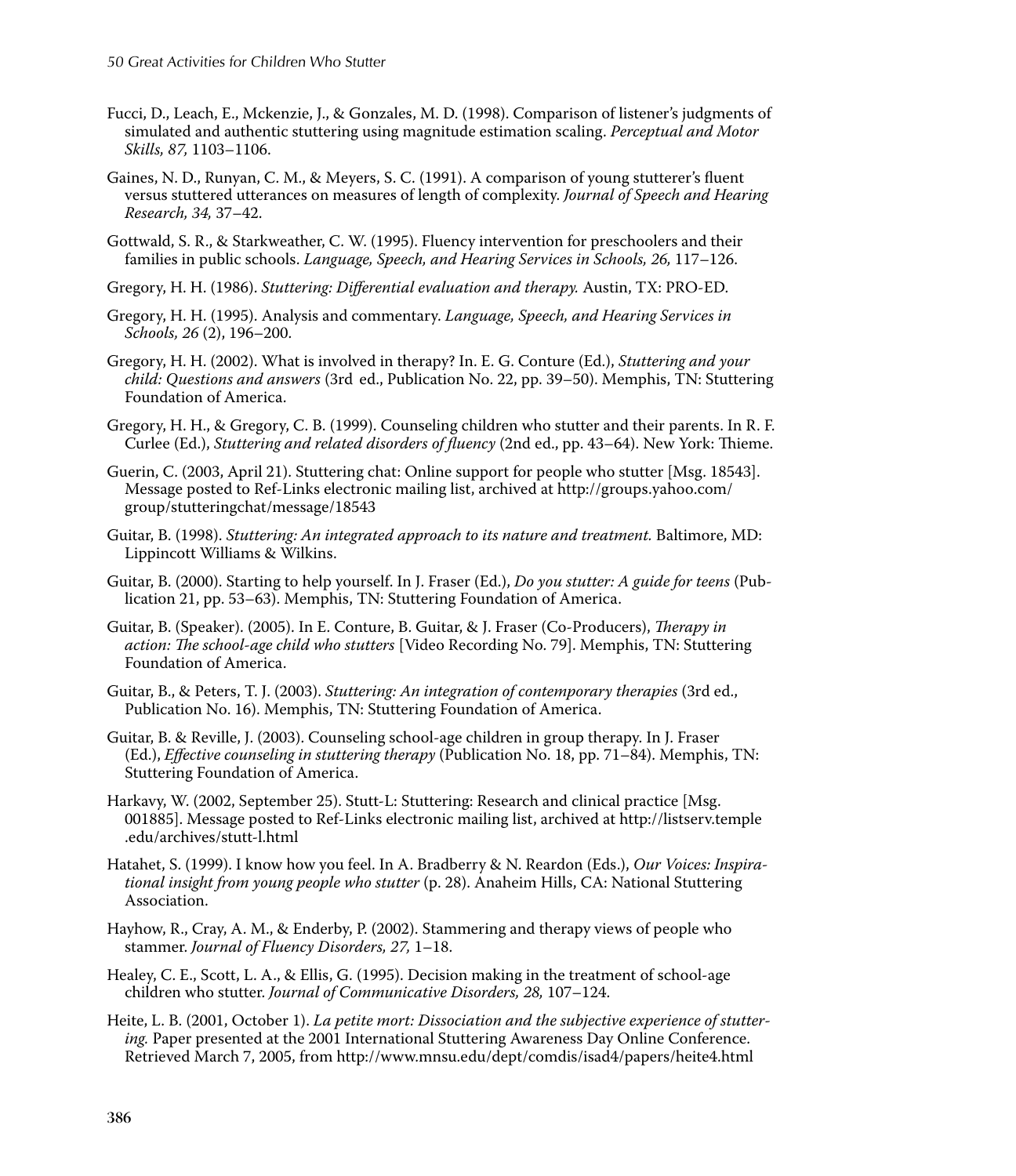- Hicks, R. (2002, October, 10). Beneath the waterline of the stuttering iceberg [Discussion forum for a paper presented at the 2002 International Stuttering Awareness Day Online Conference]. Message posted to http://cahn.mnsu.edu/5foer/\_disc44/00000011.htm
- Hicks, R. (2003, October 1). *The iceberg analogy of stuttering*. Paper presented at the 2003 International Stuttering Awareness Day Online Conference. Retrieved March 7, 2005, from http:// www.mnsu.edu/comdis/isad6/papers/hicks6.html
- Hill, D. G. (2003). Counseling parents of children who stutter. In J. Fraser (Ed.), *Effective counseling in stuttering therapy* (Publication No. 18, pp. 37–52). Memphis, TN: Stuttering Foundation of America.
- Hood, S. B. (1975). Effect of communicative stress on the frequency and form—Types of disfluent behavior in adult stutterers. *Journal of Fluency Disorders, 1,* 36–47.
- Hopewell, B. (2000). How I turned an education obstacle into an opportunity. *Journal of College Admission, 166,* p. 3.
- Howell, P., Sackin, S., & Williams, R. (1999). Differential effects of frequency-shifted feedback between child and adult stutterers. *Journal of Fluency Disorders, 24,* 127–136.
- Hugh-Jones, S., Smith, P. K. (1999). Self-reports of short- and long-term effects of bullying on children who stammer. *British Journal of Educational Psychology, 69,* 141–158.
- Ingham, R. J., & Andrews, G. (1971). Stuttering: The quality of fluency after treatment. *Journal of Communicative Disorders, 4,* 279–288.
- James, S. E., Brumfitt, S. M., & Cudd, P. A. (1999). Telephone: Views of a group of people with stuttering impairment. *Journal of Fluency Disorders, 24,* 299–317.
- Jezer, M. (1997). *Stuttering: A life bound up in words*. New York: Basic Books.
- Jezer, M. (1998, October 1). *Speaking is my challenge—And I'm facing up to it.* Paper presented at the 1998 International Stuttering Awareness Day Online Conference. Retrieved March 7, 2005, from http://www.mnsu.edu/dept/comdis/isad/papers/jezer.html
- Johnson, R. (2003, July–September). Taking the plunge. In *Letting Go.* (Available from the National Stuttering Association, 119 W. 40th Street, 14th Floor, New York, NY 10018), pp. 1, 7.
- Kalinowski, J., Armson, J., & Stuart, A. (1995). Effect of normal and fast articulatory rates on stuttering frequency. *Journal of Fluency Disorders, 20,* 293–302.
- Kalinowski, J., & Saltuklaroglu, T. (2003). Choral speech: The amelioration of stuttering via imitation and the mirror neuronal system. *Neuroscience and Biobehavioral Reviews. 27,* 339–347.
- Kalinowski, J., & Saltuklaroglu, T. (2004). The road to efficient and effective stuttering management: information for physicians. *Current Medical Research and Opinion, 20*(4), 509–515.
- Kalinowski, J., Stuart, A., Sark, S., & Armson, J. (1996). Stuttering amelioration at various auditory feedback delays and speech rates. *European Journal of Disorders of Communication, 31,* 259– 269.
- Kalinowski, J., Stuart, A., Wamsley, L., & Rastatter, M. (1999). Effects of monitoring and frequency-altered feedback on stuttering frequency*. Journal of Speech, Language, and Hearing Research, 42,* 1347–1354.
- Klumb, G. (2002, December). Who would have thought? Talking to students turned out to be fun. In *Letting Go.* (Available from the National Stuttering Association, 119 W. 40th Street, 14th Floor, New York, NY 10018), p. 7.
- Kraaimaat, F. W., Vanryckeghem, M., & Van Dam-Baggenc, R. (2002). Stuttering and social anxiety. *Journal of Fluency Disorders, 27,* 319–331.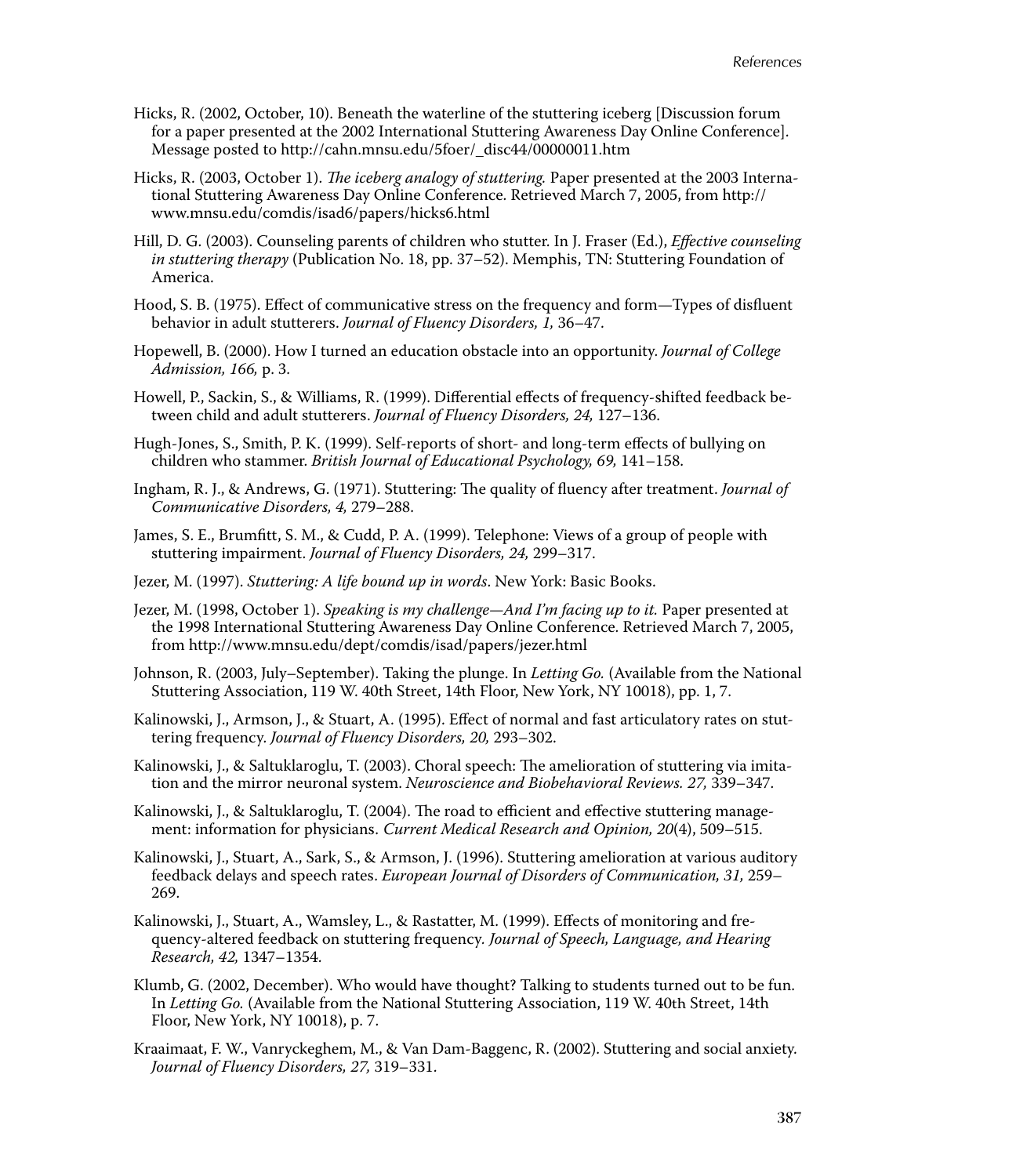Kuster, J. (2004). Internet treasures for kids and teens who stutter. *The Asha Leader*, 9(17), 14–15.

- Langevin, M. (2001, October 1). *Helping children deal with teasing and bullying.* Paper presented at the 2001 International Stuttering Awareness Day Online Conference. Retrieved March 7, 2005, from http://www.mnsu.edu/dept/comdis/isad4/papers/langevin.html
- Langevin, M., Bortnick, K., Hammer, T., & Wiebe, E. (1998). Teasing/bullying experienced by children who stutter: Toward development of a questionnaire. *Contemporary Issues in Communication Science and Disorders, 23,* 12–24.
- Linton, E. (2003, Summer). The challenge and gift of speech at symposium XXII. *The Speak Easy Newsletter, 23,* 2.
- Logan, K. J., & Conture, E. G. (1995). Length, grammatical complexity, and rate differences in stuttered and fluent conversational utterances in children who stutter. *Journal of Fluency Disorders, 20,* 35–61.
- Logan, K. J., & Lasalle, L. R. (2003). Developing an intervention program for children with stuttering and concomitant impairments. *Seminars in Speech and Language, 24,* 13–20.
- Louko, L., Conture, E., & Edwards, M. E. (1999). Treating children who exhibit co-occurring stuttering and disordered phonology. In R. F. Curlee (Ed.), *Stuttering and related disorders of fluency* (2nd ed., pp. 124–138). New York: Thieme.
- Lukong, J. (2003, October–November). A story from Africa. In *Letting Go.* (Available from the National Stuttering Association, 119 W. 40th Street, 14th Floor, New York, NY 10018), pp. 1, 5.
- Luper, H. L., & Mulder, R. L. (1964). *Stuttering therapy for children*. Englewood Cliffs. NJ: Prentice-Hall.
- Luterman, D. M. (2001). *Counseling the communicatively disordered and their families* (4th ed.). Austin, TX: PRO-ED.
- Mackesey, T. (2003, June). Straight talk on portable delayed auditory feedback devices. In *Letting Go.* (Available from the National Stuttering Association, 119 W. 40th Street, 14th Floor, New York, NY 10018), p 3.
- Manning, W. H. (1996). *Clinical decision making in the diagnosis and treatment of fluency disorders.* Albany, NY: Delmar.
- Manning, W. H. (1999a, October 1). *Creating your own map for change*. Paper presented at the 1999 International Stuttering Awareness Day Online Conference. Retrieved March 7, 2005, from http://www.mnsu.edu/dept/comdis/isad2/papers/manning2.html
- Manning, W. H. (1999b). Sports analogies in the treatment of stuttering: Taking the field with your client. In A. Bradberry & N. Reardon (Eds.), *Our Voices: Inspirational insight from young people who stutter* (pp. 156–163). Anaheim Hills, CA: National Stuttering Association.
- Manning, W. H. (2000). *Clinical decision making in fl uency disorders.* San Diego, CA: Singular Publishing.
- McClure, J. (2003, January). Attitude-changing therapy is most effective. In *Letting Go.* (Available from the National Stuttering Association, 119 W. 40th Street, 14th Floor, New York, NY 10018), pp. 1, 7.
- McClure, J., & Yaruss, J. S. (2003). Stuttering survey suggests success of attitude-changing treatment. *The Asha Leader*, 8(9), pp. 3, 19.
- Messenger, M., Onslow, M., Packman, A., & Menzies, R. (2004). Social anxiety in stuttering: measuring negative social expectancies. *Journal of Fluency Disorders, 29,* 201–212.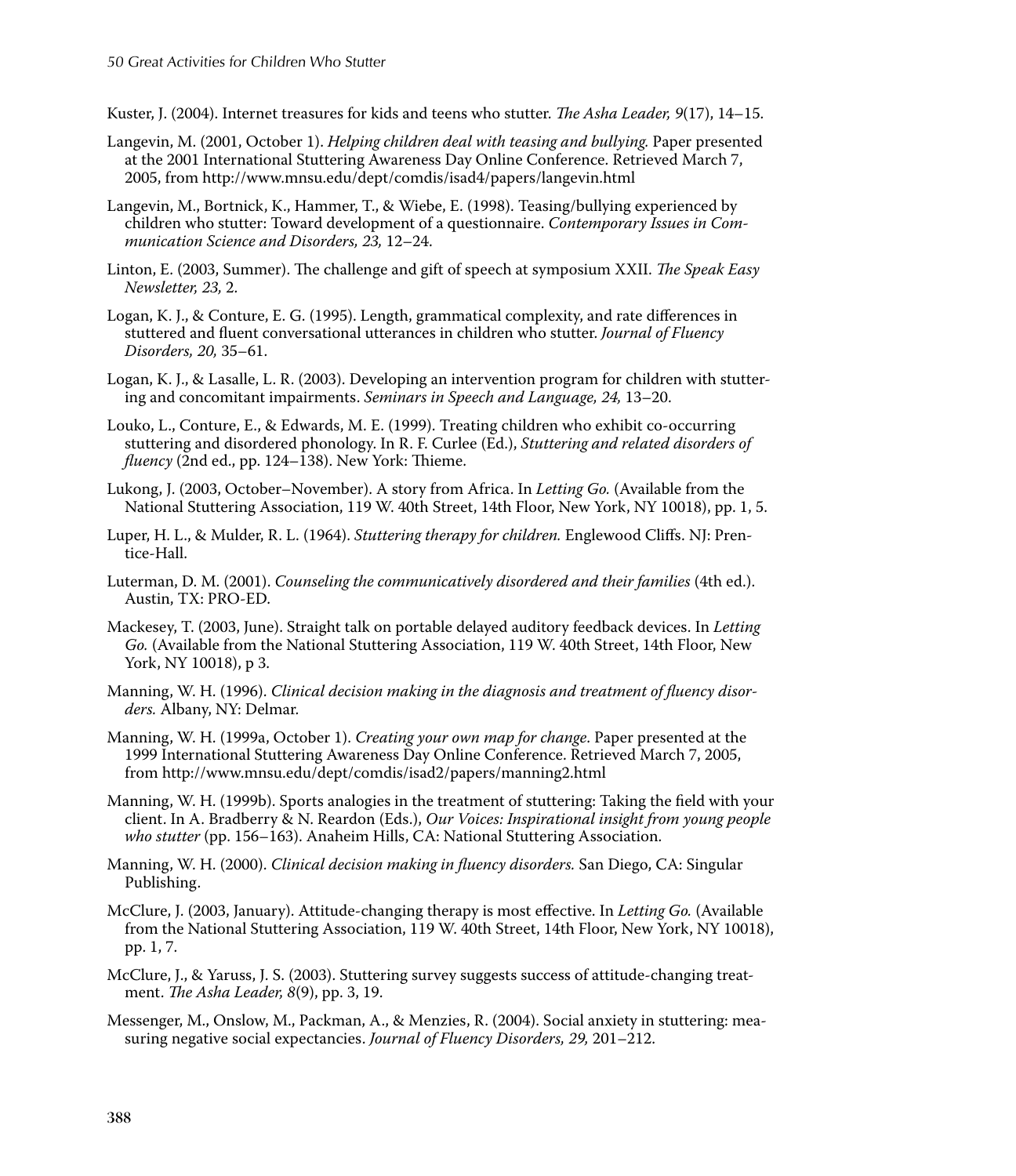- Moran, W. R., & Shoop, S. A. (2001, May 15). Nicholas Brendon faces down stuttering demon. *USA Today.* Health section. Retrieved July 7, 2005, from http://www.usatoday.com/news/ health/spotlight/2001-05-15-brendon-stuttering.htm
- Murphy, B. (1996, November). *Empowering children who stutter: Reducing shame, guilt, and anxiety.* Handout presented at the National Speech-Language-Hearing Association's annual convention, Seattle, WA. Retrieved March 7, 2005, from http://www.mnsu.edu/comdis/kuster/ TherapyWWW/murphy.html
- Murphy, B. (1997a). Old fart face (part of a featured speech at the 1991 National Stuttering Project convention in Dallas, Texas). Retrieved March 7, 2005, from http://www.mnsu.edu/dept/ comdis/kuster/PWSspeak/bmurphy.html
- Murphy, B. (1997b, June). *Helping school-aged children who stutter: Working with emotions.* Paper presented at the meeting of the Stuttering Foundation of America and the Department of Audiology & Speech Pathology at the University of Memphis, TN.
- Murphy, B. (1999). A preliminary look at shame, guilt, and stuttering. In N. B. Ratner & E. C. Healey (Eds.), *Stuttering research and practice: Bridging the gap* (pp. 131–143). Hillsdale, NJ: Erlbaum.
- Murphy, B. (2000, October 1). *Speech pathologists can help children who are teased because they stutter.* Paper presented at the 2000 International Stuttering Awareness Day Online Confer ence. Retrieved March 7, 2005, from http://www.mnsu.edu/dept/comdis/ISAD3/papers/ murphy.html
- Murphy, B. (Speaker). (2003, November). In Donaher, J. G, Trautman, L. S., Shine, R., Caggiano, & Murphy, B., *Effective therapy techniques for school-aged children who stutter*. Panel discussion at the meeting of the American Speech-Language-Hearing Association, Chicago, IL.
- Murphy, W. P., & Quesal, R. W. (2002). Strategies for addressing bullying with the school-age child who stutters. *Seminars in Speech and Language, 23,* 205–212.
- Natke, U., Sandrieser, P., van Ark, M., Pietrowsky, R., & Kalveram, K. T. (2004). Linguistic stress, within-word position, and grammatical class in relation to early childhood stuttering. *Journal of Fluency Disorders, 29,* 109–122.
- Nippold, M. A. (1990). Concomitant speech and language disorders in stuttering children. *Journal of Speech and Hearing Disorders, 55,* 51–60.
- Nippold, M. A. (2001). Phonological disorders and stuttering in children: What is the frequency of co-occurrence? *Clinical Linguistics and Phonetics, 15,* 219–228.
- Nippold, M. A. (2002). Stuttering and phonology: Is there an interaction? *American Journal of Speech–Language Pathology, 11,* 99–110.
- Nippold, M. A. (2004a). Phonological and language disorders in children who stutter: Impact on treatment recommendations. *Clinical Linguistics and Phonetics, 18,* 145–159.
- Nippold, M. A. (2004b). Why we should consider pragmatics when planning treatment for children who stutter. *Language, Speech, and Hearing Services in Schools, 35,* 34–45.
- Paden, E. G. (2005). Development of phonological ability. In E. Yairi & N. G. Ambrose. (Eds.), *Early childhood stuttering: For clinicians by clinicians* (pp. 197–234). Austin, TX: PRO-ED.
- Peters, H. F. M., & Hulstijn, W. (1987). Programming and initiation of speech utterances in stuttering. In H. F. M. Peters & W. Hulstijn (Eds.), *Speech motor dynamics in stuttering* (pp. 185–195). New York: Springer-Verlag.
- Peters, H. F. M., Hulstijin, W., & Starkweather, C. W. (1989). Acoustic and physiological reaction times of stutterers and nonstutterers. *Journal of Speech and Hearing Research. 32,* 668–680.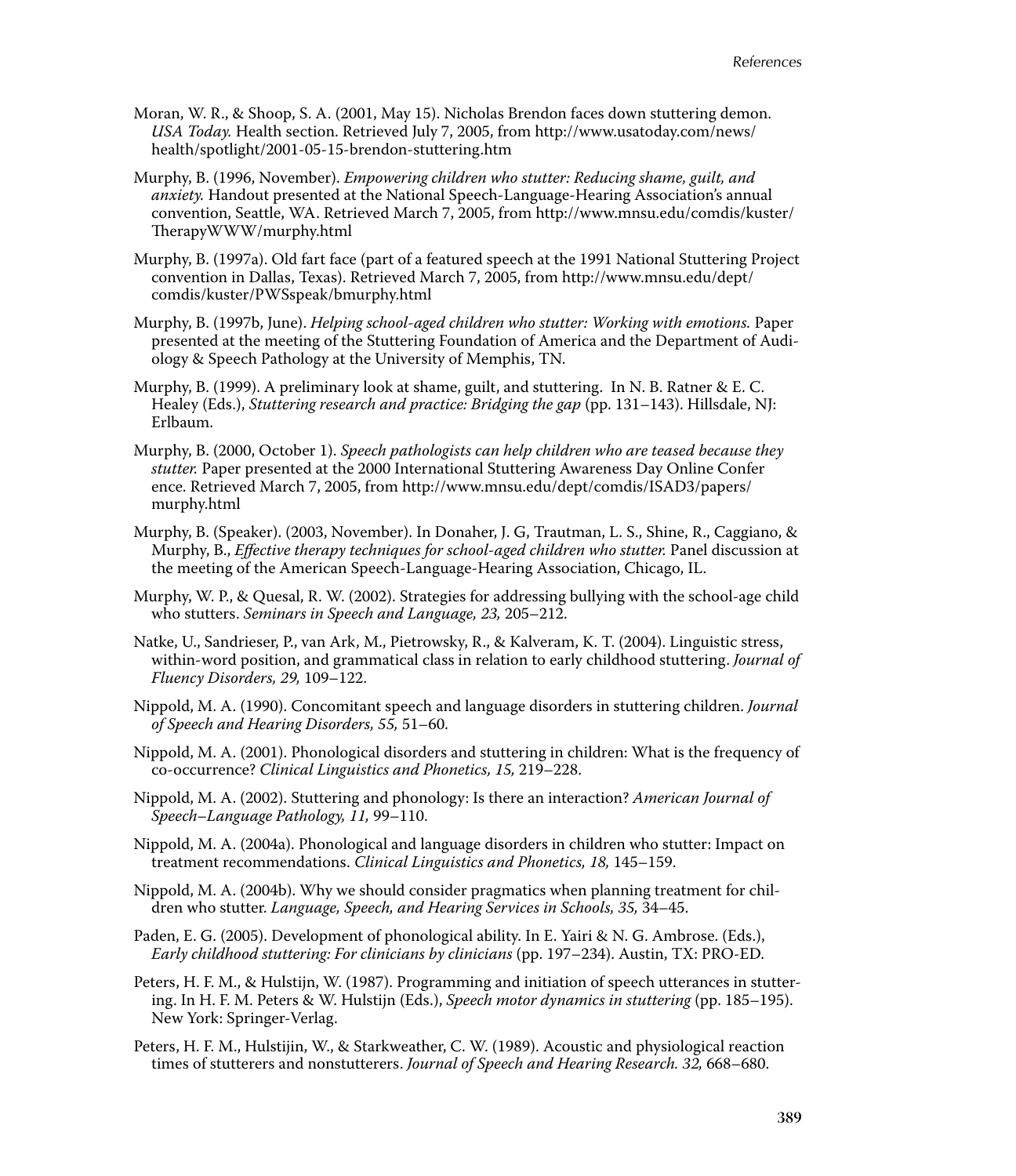- Polak, T. J. (1999). Stuttering Poem. In A. Bradberry & N. Reardon (Eds.), *Our Voices: Inspirational insight from young people who stutter* (p. 21). Anaheim Hills, CA: National Stuttering Association.
- Quesal, B. (1999). Basic truths about stuttering therapy. In A. Bradberry & N. Reardon (Eds.) *Our Voices: Inspirational insight from young people who stutter* (pp. 163–166). Anaheim Hills, CA: National Stuttering Association.
- Ramig, P. (1993). Parent–clinician–child partnership in the therapeutic process of the preschooland elementary-aged child who stutters. *Seminars in Speech and Language, 14,* 226–237.
- Ramig, P. (1997, August 25). Factors responsible for my change. Seminar presented at the Second World Congress on Fluency Disorders, San Francisco, California. Retrieved March 7, 2005, from http://www.mnsu.edu/dept/comdis/kuster/casestudy/path/pramig.html
- Ramig, P. (2003, October 2). Office hours: The professor is in [Discussion forum at the 2003 International Stuttering Awareness Day Online Conference]. Message posted to http://cahn.mnsu .edu/6profin/\_disc22/00000015.htm
- Ramig, P. R., & Bennett, E. M. (1995). Working with 7- to 12-year-old children who stutter: Ideas for intervention in the public schools. *Language, Speech, and Hearing Services in Schools, 26,* 138–150.
- Ramig, P. R., & Bennett, E. M. (1997). Clinical management of children: Direct management strategies. In R. F. Curlee and G. M. Siegel (Eds.), *Nature and treatment of stuttering: New directions* (2nd ed., pp. 294–312). Needham Heights, MA: Allyn & Bacon.
- Ratner, N. B. (1995). Treating the child who stutters with concomitant language or phonological impairment. *Language, Speech, and Hearing Services in Schools, 26,* 180–186.
- Ratner, N. B., & Sih, C. (1987). The effects of gradual increases in sentence length and complexity on children's dysfl uency. *Journal of Speech and Hearing Disorders, 52,* 278–287.
- Ratner, N. B., & Hakim, H. B. (2004). Nonword repetition abilities of children who stutter: An exploratory study. *Journal of Fluency Disorders, 29,* 179–199.
- Reardon, N. A. (2000). Succeeding with school-based therapy. *Advance for Speech–Language Pathologists and Audiologist, 10,* 19.
- Reed, L. (1999, December 2). Celebrating me: Taming the speech monster workshop. Workshop presented at the 1999 New Jersey Youth Day Workshop. Paper retrieved on March 7, 2005, from http://www.mnsu.edu/dept/comdis/kuster/TherapyWWW/reedworkshop.html.
- Reitzes, P. (2002). Stutter across America: Summer trek takes FRIENDS message on the road. *Advance for Speech–Language Pathologists and Audiologists, 12,* 11.
- Reitzes, P. (2005, October 1). *The why and the how of voluntary stuttering*. Paper presented at the 2005 International Stuttering Awareness Day Online Conference. Retrieved October 1, 2005, from http://www.mnsu.edu/comdis/isad8/papers/reitzes8.html
- Reitzes, P., & Caggiano, L. (2003). FRIENDS convention to be held in New York metro area. *Advance for Speech–Language Pathologists and Audiologists, 13,* 26–27.
- Reitzes, P., & Starkweather, C. W. (1999). Stutter-free policy: NYU requirement was in direct opposition to ASHA standards and practices. *Advance for Speech–Language Pathologists and Audiologists, 9,* 10–11.
- Rentschler, G. J. (2004, November). *Developing clinical tools for stuttering therapy: Building effective activities.* Short course presented at the annual convention of the American Speech-Language-Hearing Association, Philadelphia, PA.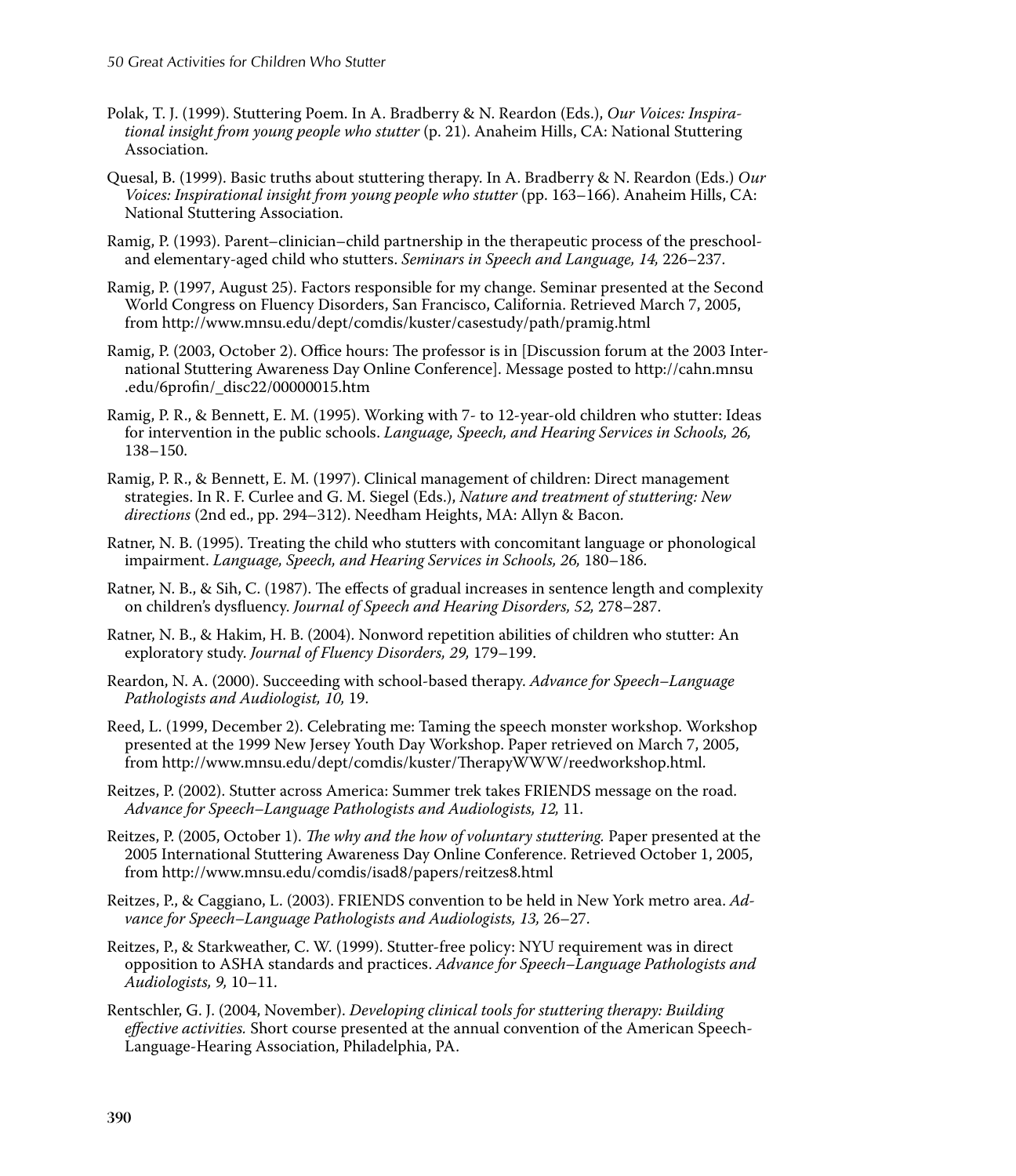- Riley, G. D., & Riley, J. (1983). Evaluation as a basis for intervention. In D. Prins & R. J. Ingham (Eds.), *Treatment of stuttering in early childhood: Methods and issues* (pp. 128–152). San Diego, CA: College–Hill Press.
- Roach, C. J. (2003). Covert-S [Msg. 547]. Message posted to Ref-Links electronic mailing list, archived at http://health.groups.yahoo.com/group/Covert-S/message/547
- Schneider, P. (1994). A self-adjustment approach to fluency enhancement. *Proceedings of the First World Congress on Fluency Disorders, Germany, 1,* 334–337.
- Schneider, P. (1998). Self-adjusting fluency therapy. *Journal of Children's Communication Development, 19,* 57–63.
- Schneider, P. (2003). Counseling school-age children who stutter. *Perspectives on Fluency and Fluency Disorders, 13*(2), 14–17.
- Schofield, R. (2001). When the words won't come. [Electronic Version]. *Speaking Out.* Retrieved on August 12, 2004, from http://www.stammering.org/whenthewords.html
- Scott, L., & Williams, D. E. (2005). *The child who stutters: Notes to the teacher*. [Brochure]. Memphis, TN.
- Shaina. (1999). What letting go means to me. In A. Bradberry & N. Reardon (Eds.), *Our Voices: Inspirational insight from young people who stutter* (p. 29). Anaheim Hills, CA: National Stuttering Association.
- Shapiro, D. A. (1999). *Stuttering intervention: A collaborative journey to fluency freedom.* Austin, TX: PRO-ED.
- Sheehan, J. G. (1968). A clinical success: Leonard. In J. Fraser (Ed*.*), *Stuttering: Successes and failures in therapy* (Publication No. 6, pp. 77–86). Memphis, TN: Stuttering Foundation of America.
- Sheehan, J. G. (1970). *Stuttering Research and Therapy*. New York: Harper & Row.
- Sheehan, J. G. (1975). Conflict theory and avoidance-reduction therapy. In J. Eisenson (Ed.), *Stuttering: A second symposium* (pp. 97–148). New York: Harper & Row.
- Sheehan, J. G. (2003). Principals of counseling people who stutter. In J. Fraser (Ed.), *Effective counseling in stuttering therapy* (Publication No. 18, pp. 27–36). Memphis, TN: Stuttering Foundation of America.
- Silverman, F. H. (2004). *Stuttering and other fluency disorders* (3rd ed.). Long Grove, IL: Waveland Press.
- Sisskin, V. (2002). Therapy planning for school-age children who stutter. *Seminars in Speech and Language, 23,* 173–180.
- Skotko, J. (2004, April). Experience of a speech pathologist providing clients with the SpeechEasy® device. *Stammering Research, 1,* 63–65*.* Retrieved August 11, 2005, from http://www.stamres .psychol.ucl.ac.uk/Vol1-Issue1.pdf
- Sliger, A. F. (2001). I thought I was the only one. In K. O. St. Louis (Ed.), *Living with stuttering: Stories, basics, resources, and hope* (pp. 74–77). Morgantown, WV: Populore.
- Snyder, G. (2002, October 1). *The use of altered speech feedback in stuttering management*. Paper presented at the 2002 International Stuttering Awareness Day Online Conference. Retrieved March 7, 2005, from http://www.mnsu.edu/comdis/isad5/papers/snyder.html
- Snyder, G. (2003, July 22). Prosthetic stuttering management [Letter to the editor]. *The Asha Leader, 8,* 35.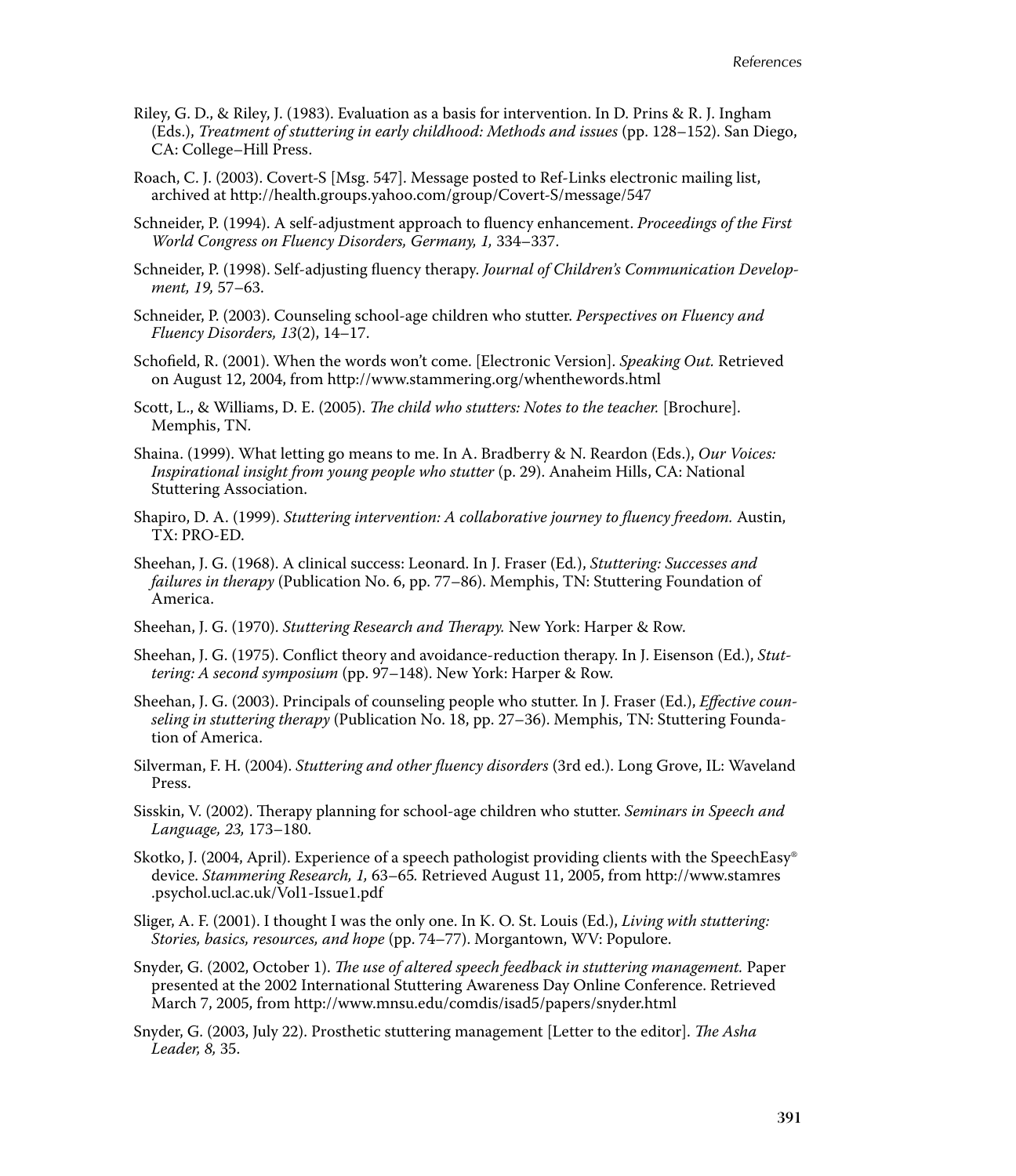- Sparks, G., Grant, D. E., Millay, K., Walker-Batsen, D., & Hynan, L. S. (2002). The effect of fast speech rate on stuttering frequency during delayed auditory feedback. *Journal of Fluency Disorders, 27,* 187–201.
- Starkweather, C. W. (1987). *Fluency and stuttering*. Englewood Cliffs, NJ: Prentice Hall.
- Starkweather, C. W. (1999). The effectiveness of stuttering therapy: An issue for science? In N. B. Ratner & E. C. Healey (Eds.), *Stuttering research and practice: Bridging the gap* (pp. 231–244). Mahwah, NJ: Erlbaum.
- Starkweather, C. W. (2002, March). Gestalt workshop—Woody's response. *Speaking Out.* Retrieved July 23, 2004, from http://www.stammering.org/gestaltworkshop\_woodysresponse.html
- Starkweather, C. W. (2003, June 9). Stutt-L: Stuttering: Research and clinical practice [Msg. 004275]. Message posted to Ref-Links electronic mailing list, archived at http://listserv.temple .edu/archives/stutt-l.html
- Starkweather, C. W., & Givens-Ackerman, J. (1997). *Stuttering.* Austin, TX: PRO-ED.
- Starkweather, C. W., & Givens, J. (2003, October 1). *Stuttering as a variant of post traumatic stress disorder: What we can learn.* Paper presented at the 2003 International Stuttering Awareness Day Online Conference. Retrieved March 7, 2005, from http://www.mnsu.edu/comdis/isad6/ papers/starkweather6.html
- Starkweather, C. W., & Gottwald, S. R. (1990). The demands and capacities model II: Clinical implications. *Journal of Fluency Disorders, 15,* 143–157.
- Steiner, D. (2002, September 22). Stutt-L: Stuttering: Research and clinical practice [Msg. 001845]. Message posted to Ref-Links electronic mailing list, archived at http://listserv.temple.edu/ archives/stutt-l.html
- Stewart, T. (1997). The use of drawings in the management of adults who stammer. *Journal of Fluency Disorders, 22,* 35–50.
- St. Louis, K. O. (1999). Person-first labeling and stuttering. *Journal of Fluency Disorders*, 24, 1–24.
- St. Louis, K. O. (2001). *Living with stuttering: Stories, basics, resources, and hope.* Morgantown, WV: Populore.
- Stuart, A., & Kalinowski, J. (1996). Fluent speech, fast articulatory rate, and delayed auditory feedback: Creating a crisis for a scientific revolution? *Perceptual and Motor Skills, 82, 211–218*.
- Stuttering Foundation of America. (2005). *16 Famous People Who Stutter* [Brochure]. Memphis, TN: Author.
- Stuttering Homepage (2005). *Some ways I have been teased about my stuttering.* Retrieved July 17, 2005, from http://www.mnsu.edu/comdis/kuster/kids/teasing/howteased.html
- Sugerman, M. (2001). I didn't want to be different. In K. O. St. Louis (Ed.), *Living with stuttering: Stories, basics, resources, and hope* (pp. 78-81). Morgantown, WV: Populore.
- Summerlin, T. D. (2001). Working now for a new attitude, In K. O. St. Louis (Ed.), *Living with stuttering: Stories, basics, resources, and hope* (pp. 31–35). Morgantown, WV: Populore.
- Tatarniuk, R. (1998). Cerena. In J. Westbrook & J. Ahlbach (Eds.), *Listen with your heart: Refl ections on growing up with stuttering* (p. 11). Pacifica, CA: FRIENDS.
- Trautman, L. S., Healey, C. E., & Norris, J. A. (2001). The effects of contextualization on fluency in three groups of children. *Journal of Speech, Language, and Hearing Research, 44,* 564–576.
- Troiano, T. (2002, July 18). Stutt-L: Stuttering: Research and clinical practice [Msg. 001375]. Message posted to Ref-Links electronic mailing list, archived at http://listserv.temple.edu/ archives/stutt-l.html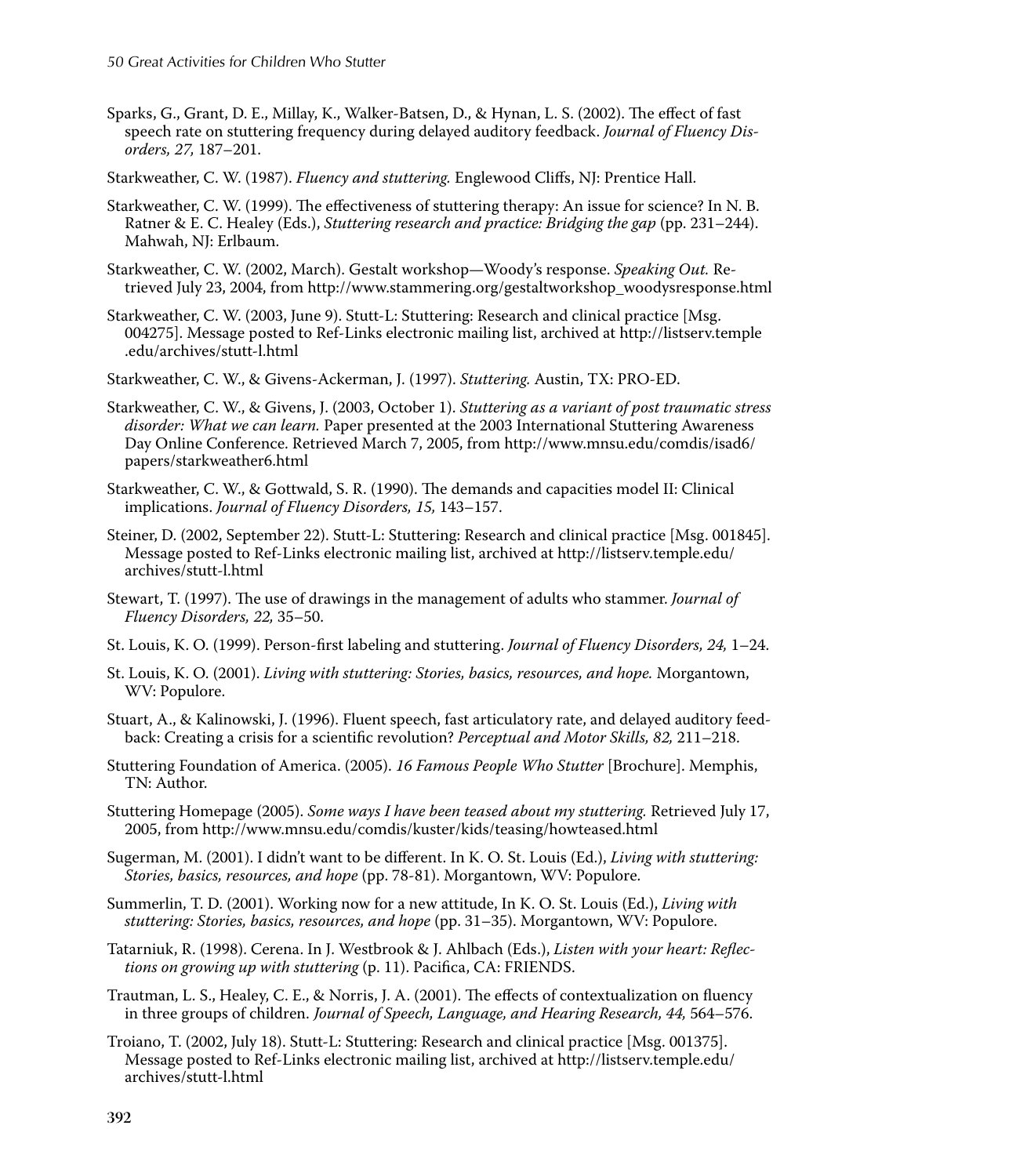- Troiano, T. (2004, March 4). Stutt-L: Stuttering: Research and clinical practice [Msg. 006752]. Message posted to Ref-Links electronic mailing list, archived at http://listserv.temple .eduarchives/stutt-l.html
- van Lieshout, P. H. H. M., Peter, H. F. M., Starkweather, C. W., & Hulstijin, W. (1993). Physiological differences between stutterers and nonstutterers in perceptually fluent speech: EMG amplitude and duration. *Journal of Speech and Hearing Research, 36,* 55–63.
- Van Riper, C. (1948). *Stuttering*. Chicago: The National Society for Crippled Children and Adults.
- Van Riper, C. (1973). *The treatment of stuttering* (2nd ed.). Englewood Cliffs, NJ: Prentice Hall.
- Van Riper, C. (1975). The stutterer's clinician. In J. Eisenson (Ed.), *Stuttering: A second symposium* (pp. 453–492). New York: Harper & Row.
- Van Riper, C. (1982). *The nature of stuttering* (2nd ed.). Englewood Cliffs, NJ: Prentice Hall.
- Vinjamoori, A. (2004, November–December). One step at a time. *Literary Cavalcade. 57,* 24–25.
- Wall, M. J., & Meyers, F. L., (1995). *Clinical management of childhood stuttering* (2nd ed.). Austin, TX: PRO-ED.
- Walton, P., & Wallace, M. (1998). *Fun with fluency: Direct therapy with the young child.* Austin, TX: PRO-ED.
- Williams, D. E. (1979). A perspective on approaches to stuttering therapy. In Gregory, H. H. (Ed.), *Controversies about stuttering therapy* (pp. 241–268). Baltimore, MD: University Park Press.
- Williams, D. E., (2003). Talking with children who stutter. In J. Fraser (Ed.), *Effective counseling in stuttering therapy* (Publication No. 18, pp. 53–64). Memphis, TN: Stuttering Foundation of America.
- Williams, D. E, & Scott, L. (2005). *The child who stutters: Notes to the teacher.* [Brochure]. Memphis, TN: Stuttering Foundation of America.
- Williams, D. F., & Dugan, P. M. (2002). Administering stuttering modification therapy in school settings. *Seminars in Speech and Language, 23,* 187–194.
- Wilson, K. P. (2004). *Proactive alternative assessment of emotion in children who stutter.* Florida State University D–Scholarship Repository, Article No. 2. Retrieved August 21, 2004, from http://dscholarship.lib.fsu.edu/undergrad/2
- Wingate, M. E. (1997). *Stuttering: A short history of a curious disorder.* Westport, CT: Bergin & Garvey.
- Wolk, L. (1998). Intervention strategies for children who exhibit coexisting phonological and fluency disorders: A clinical note. *Child Language Teaching and Th erapy, 14*(1), 69–82.
- Yairi, E., & Ambrose, N. G. (2005). *Early childhood stuttering: For clinicians by clinicians.* Austin, TX: PRO-ED.
- Yaruss, J. S. (1999). Utterance length, syntactic complexity, and childhood stuttering. *Journal of Speech, Language, and Hearing Research, 42,* 329–344.
- Yaruss, J. S. (2002). Facing the challenge of treating stuttering in the schools. *Seminars in Speech and Language, 23,* 153–158.
- Yaruss, J. S., Murphy, B., Quesal, R. W., & Reardon, N. A. (2004). *Bullying and Teasing: Helping Children Who Stutter.* Clifton Park, NY: National Stuttering Association.
- Yaruss, J. S., & Reardon, N. A. (2002). Successful communication for children who stutter: Finding the balance. *Seminars in Speech and Language, 23,* 195–204.